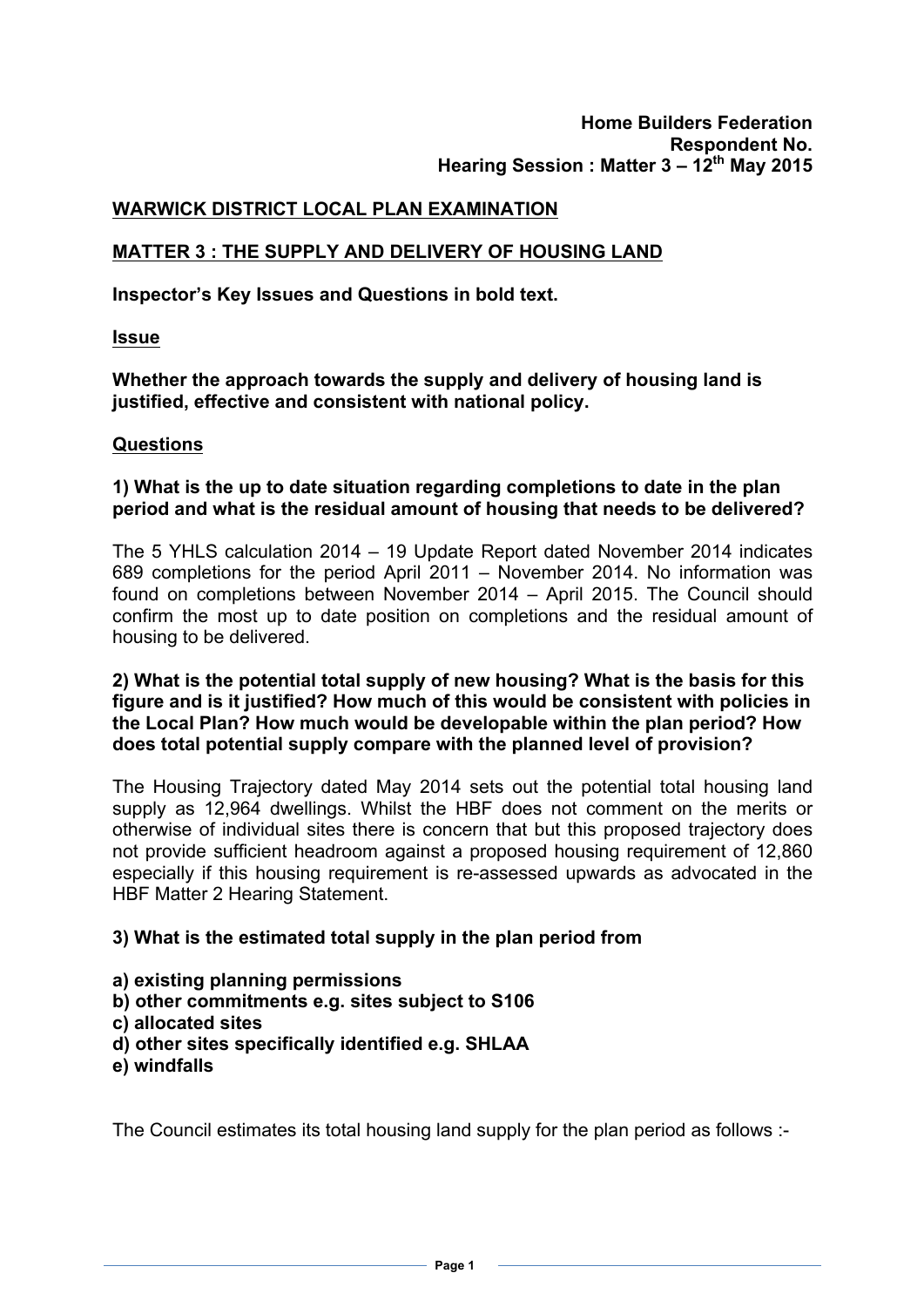| <b>SOURCE OF LAND</b>      | <b>NUMBER OF DWELLINGS</b> |
|----------------------------|----------------------------|
| Completions to 3 / 2013    | 406                        |
| Planning permissions       | 3223                       |
| <b>SHLAA sites</b>         | 393                        |
| Windfall                   | 2485                       |
| <b>Regeneration sites</b>  | 269                        |
| Allocated brownfield sites | 1330                       |
| Allocated greenfield sites | 4115                       |
| Allocated village sites    | 743                        |
| <b>TOTAL</b>               | 12,964                     |

## **4) What are the assumptions about the scale and timing of supply and rates of delivery from these various sources? Are these realistic? Has there been any discounting of sites with planning permission for example?**

As previously stated there is concern about the lack of headroom between the total housing land supply and the proposed housing requirement. There is also a concern that the 5% non-implementation allowance provides only very limited flexibility. It is noted that in the Councils up dated November 2014 5 YHLS calculation 177 dwellings for Care Homes are included in the housing land supply. Further clarification about this source of land is sought from the Council.

# **5) Specifically, is the figure for windfalls realistic and justified?**

#### **6) What are the potential sources of windfalls? Given that the Local Plan and SHLAA have provided the opportunity to identify specific sites, are windfalls likely to come forward on the scale envisaged? What would be the implications if they didn't?**

The windfall allowance of 122 dwellings per annum is significant given the SHLAA work in identifying sites. It is unlikely that such a scale of windfalls will continue in the future.

## **7) How has flexibility been provided in terms of the supply of housing? Are there other potential sources of supply?**

As commented on above there is no flexibility.

#### **8) Has there been persistent under delivery of housing? In terms of a buffer for a five year supply of housing sites, should this be 5% or 20% in relation to para 47 of the NPPF? How should the level of completions since 2011 be taken into account? What would the requirement be for a five year supply including a buffer?**

In the 5 YHLS calculation the Council uses 5% buffer which is applied to both the annualised housing requirement and the shortfall in housing delivery. As set out in the NPPG the Council is making up shortfalls in the first 5 years. However since the moratorium imposed between 2005 – 2011 housing delivery has been slow to recover. The Council's 5 YHLS calculation shows that since 2011 housing delivery